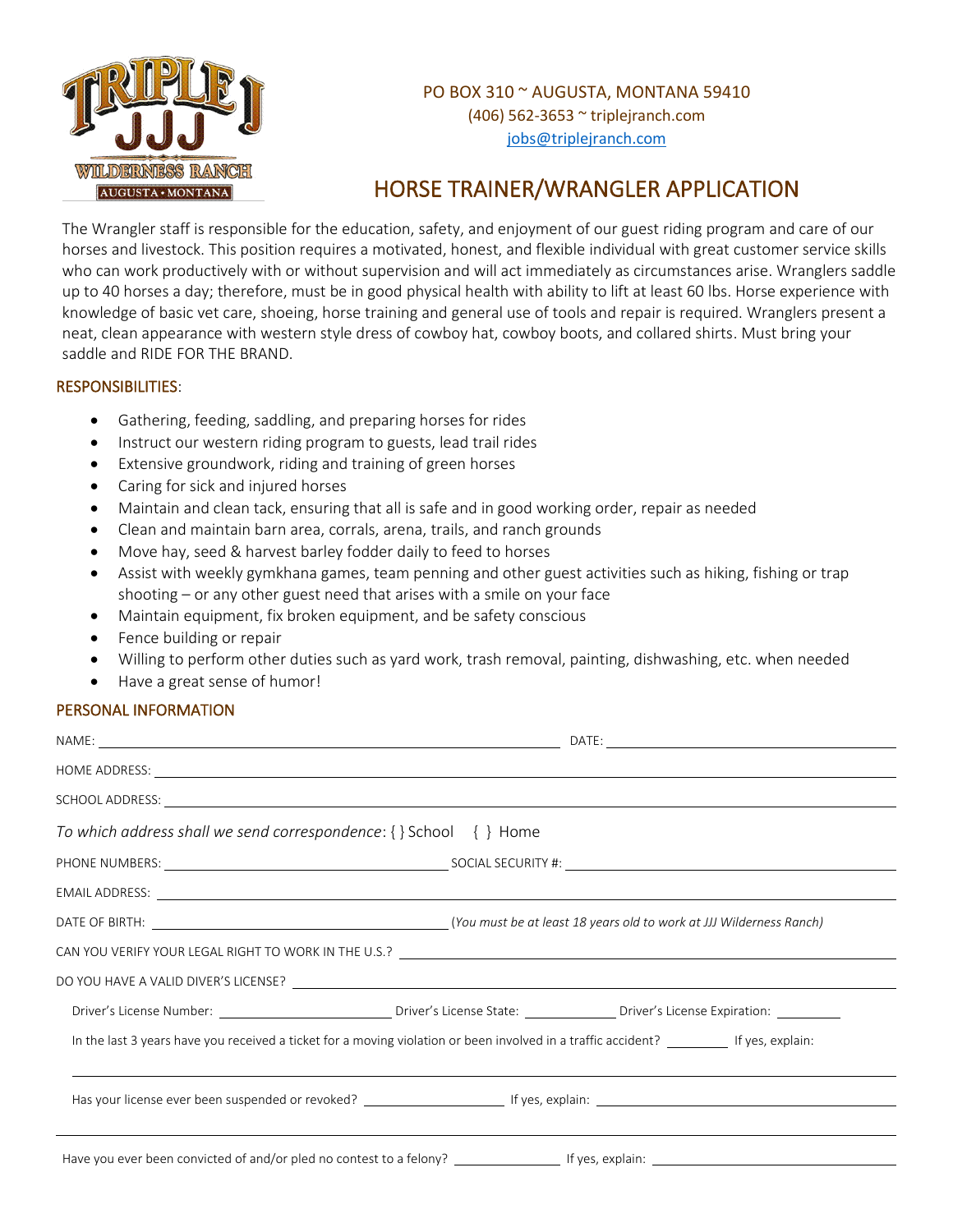HOW DID YOU FIND OUT ABOUT EMPLOYMENT OPPORTUNITES WITH THE TRIPLE J? APPLICATION INFORMATION EARLIEST DATE AVAILABLE FOR EMPLOYEMENT: MUST LEAVE BY WHAT DATE: FIRST DESIRED JOB CHOICE: SECOND CHOICE: ARE YOU APPLYING WITH A FRIEND? { } Y { } N WILL YOU ACCEPT THE JOB IF YOUR FRIEND ISN'T HIRED? **EDUCATION** HIGH SCHOOL NAME & LOCATION: Dates Attended: { } Graduated COLLEGE, TECHNICAL OR CULINARY SCHOOL: Major Field or Degree Received: Dates Attended:  $\{ \}$  Graduated DO YOU HAVE A CURRENT CPR AND/OR FIRST AID CARD? If so, date of expiration:

WORK EXPERIENCE - LIST MOST RECENT & APPLICABLE EMPLOYMENT EXPERIENCE *Be thorough and specific, use additional page if needed. We do not hire without checking references. No family references please.*

CURRENT OR MOST RECENT EMPLOYER.

| UUNNEINT UN IVIUST NEUEINT EIVIPEUTEN. TAASTAS ON ON HAARD EI STAATSTELLING ON HAARD EI STAATSTELLING ON DE ST                                                                                                                       |  |  |  |
|--------------------------------------------------------------------------------------------------------------------------------------------------------------------------------------------------------------------------------------|--|--|--|
|                                                                                                                                                                                                                                      |  |  |  |
| ADDRESS: New York Contract the Contract of the Contract of the Contract of the Contract of the Contract of the Contract of the Contract of the Contract of the Contract of the Contract of the Contract of the Contract of the       |  |  |  |
|                                                                                                                                                                                                                                      |  |  |  |
| DATES OF EMPLOYMENT: <u>New York Contract Construction</u>                                                                                                                                                                           |  |  |  |
|                                                                                                                                                                                                                                      |  |  |  |
|                                                                                                                                                                                                                                      |  |  |  |
|                                                                                                                                                                                                                                      |  |  |  |
| ,我们也不会有什么?""我们的人,我们也不会有什么?""我们的人,我们也不会有什么?""我们的人,我们也不会有什么?""我们的人,我们也不会有什么?""我们的人                                                                                                                                                     |  |  |  |
|                                                                                                                                                                                                                                      |  |  |  |
|                                                                                                                                                                                                                                      |  |  |  |
|                                                                                                                                                                                                                                      |  |  |  |
|                                                                                                                                                                                                                                      |  |  |  |
|                                                                                                                                                                                                                                      |  |  |  |
| CONTACT PERSON:                                                                                                                                                                                                                      |  |  |  |
| ADDRESS: And the contract of the contract of the contract of the contract of the contract of the contract of the contract of the contract of the contract of the contract of the contract of the contract of the contract of t       |  |  |  |
|                                                                                                                                                                                                                                      |  |  |  |
| DATES OF EMPLOYMENT: <u>Contract Communications of the set of the set of the set of the set of the set of the set of the set of the set of the set of the set of the set of the set of the set of the set of the set of the set </u> |  |  |  |
|                                                                                                                                                                                                                                      |  |  |  |
|                                                                                                                                                                                                                                      |  |  |  |
|                                                                                                                                                                                                                                      |  |  |  |
|                                                                                                                                                                                                                                      |  |  |  |
|                                                                                                                                                                                                                                      |  |  |  |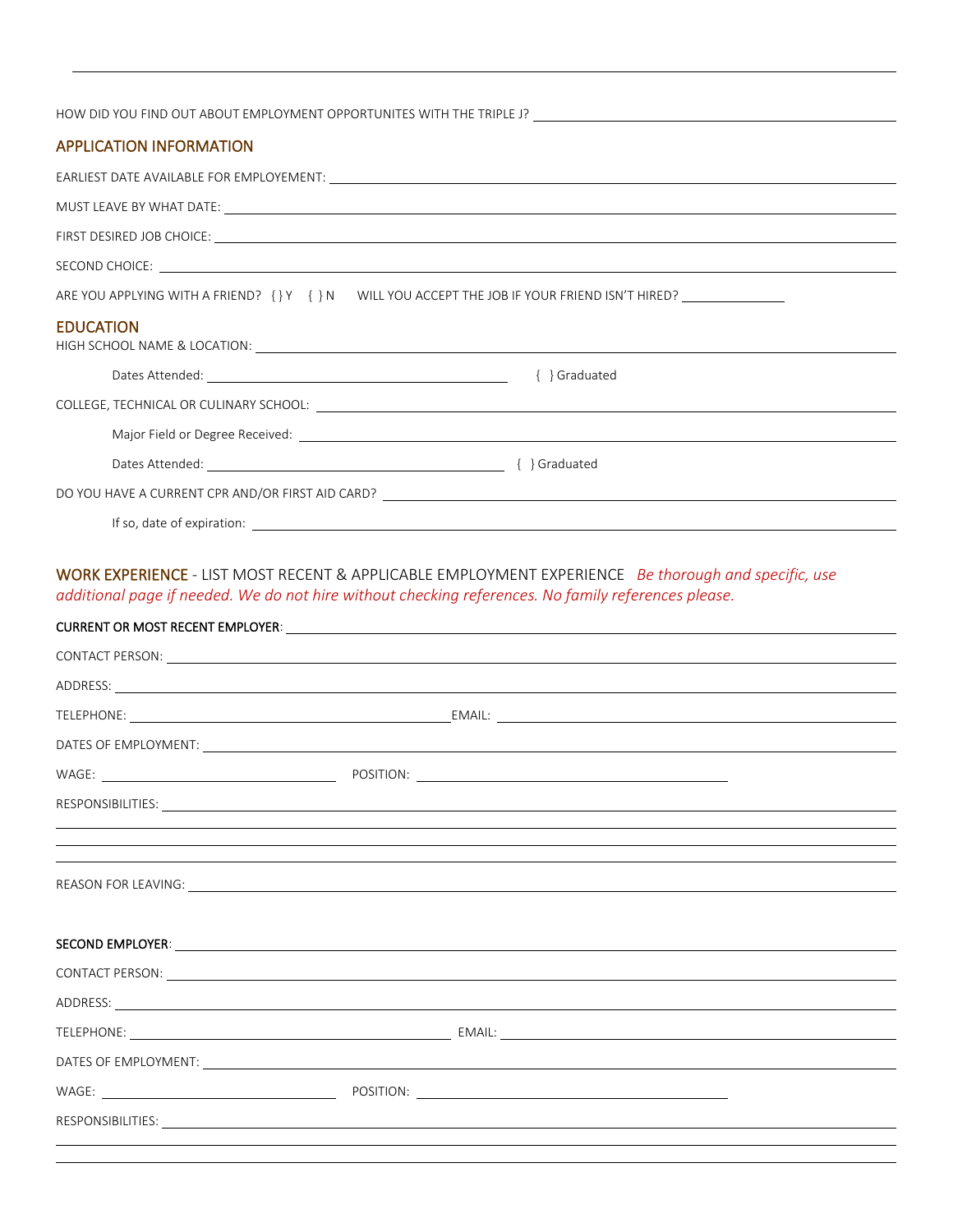| DATES OF EMPLOYMENT: <u>Contract of the contract of the contract of the contract of the contract of the contract of the contract of the contract of the contract of the contract of the contract of the contract of the contract</u> |
|--------------------------------------------------------------------------------------------------------------------------------------------------------------------------------------------------------------------------------------|
|                                                                                                                                                                                                                                      |
|                                                                                                                                                                                                                                      |
|                                                                                                                                                                                                                                      |
|                                                                                                                                                                                                                                      |

```
REASON FOR LEAVING:
```
*The following questions are a way for us to get to know you better, as a personal interview is often not possible. Please include a video of you riding as well as a recent picture so we can see who we are visiting with.*

Please explain your experience in Western riding.

What is your experience in instructing people to ride?

Do you have any experience with colts or green horses? Can you trim or shoe?

What experience have you had with horse health & doctoring?

Do you have your own Western tack? *(example: saddle, headstall, pad, boots, chinks, hat, saddlebags?) Please list.*

Do you have any experience with barbwire fencing? Explain.

How are you with directions? If you got lost and didn't have radio contact, what would you do?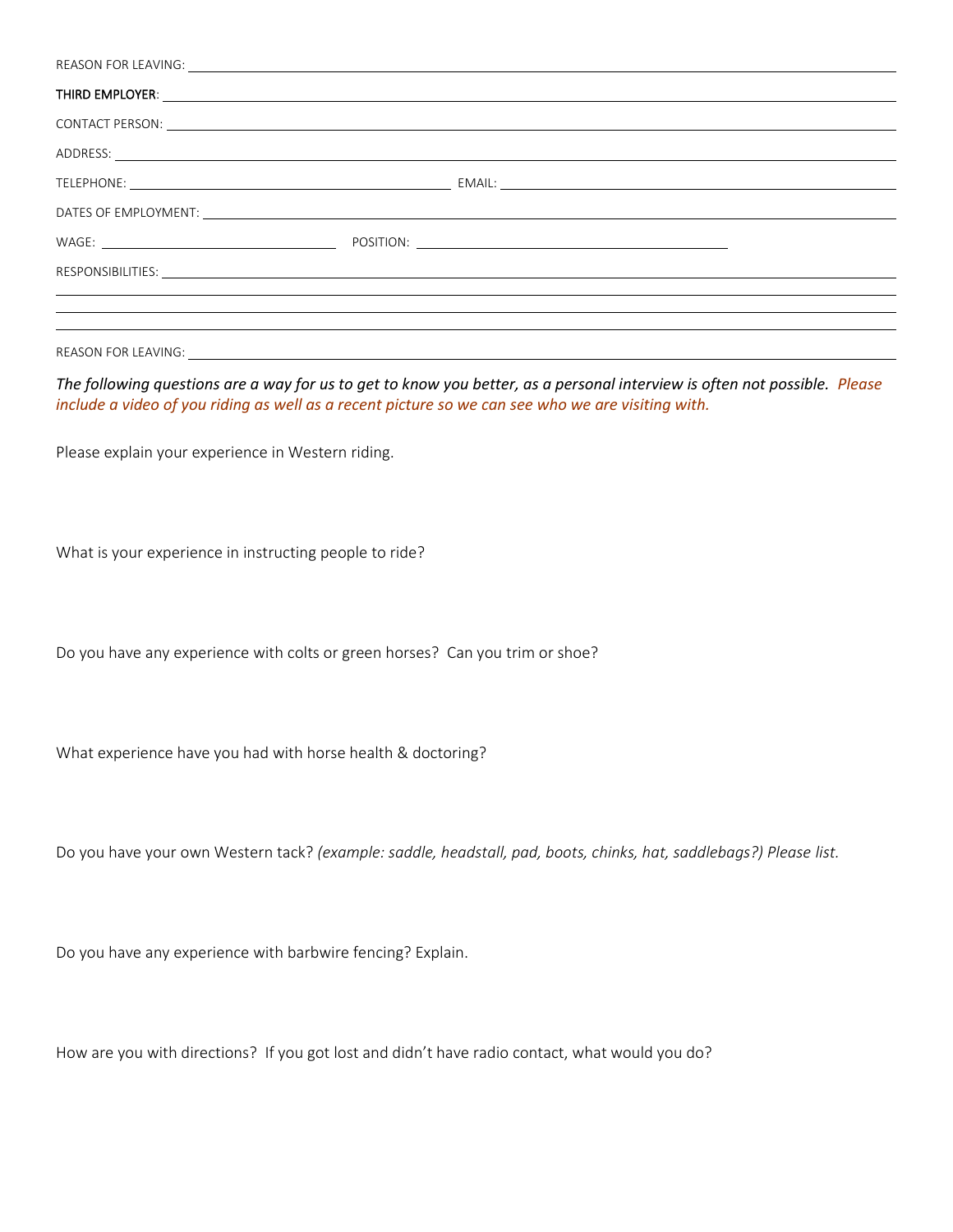Have you ever ridden on trails or the backcountry by yourself or been in charge leading others?

How well do you work with others? How well do you work alone?

Rate your ability to get acquainted with people. Are you and introvert or extravert?

Are you a morning or night person?

Are you willing to do different job assignments outside of the barn?

Do you have any musical talent/entertaining skills do you have, and are you willing to share?

Do you have a monthly salary expectation? If so, what would that be?

Do you have any allergies or medical conditions that may prevent you from doing your job?

Why do you feel you would be an asset to the Triple J?

Are you currently certified in CPR? () Yes () No \_\_\_ If not, could you be prior to arrival, if hired? Can you drive a manual transmission? ( ) Yes ( ) No Can you pull a horse trailer? ( ) Yes ( ) No Can you drive a tractor or skid steer? ( ) Yes ( ) No Can you run a chainsaw? ( ) Yes ( ) No Experience with any other large equipment? ( ) Yes ( ) No

*The JJJ Wilderness Ranch is an equal opportunity employer and selects the best qualified individuals for the job based on job-related qualifications regardless of race, color, sex, religion, age, or disability. I certify that all information provided on*